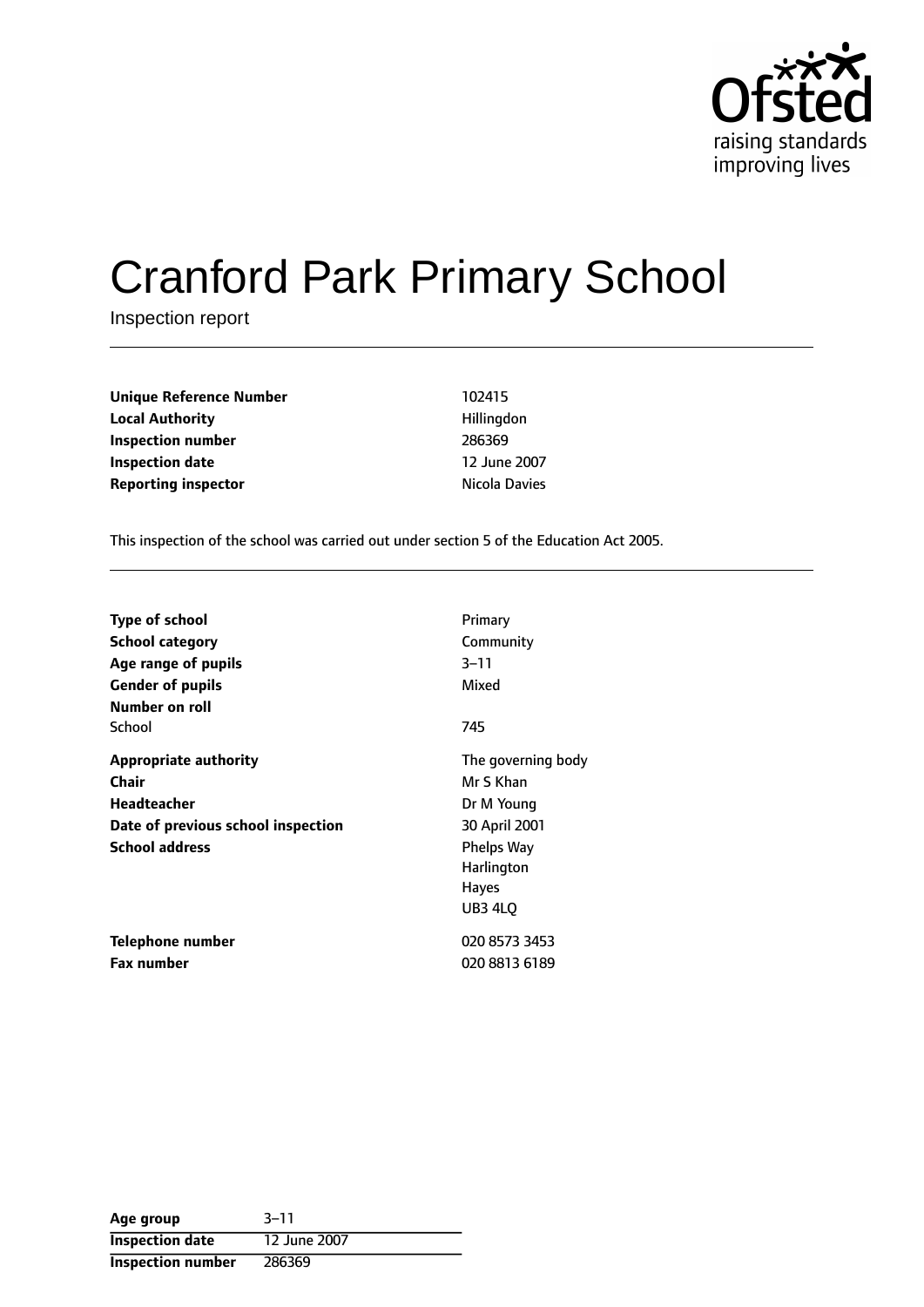.

© Crown copyright 2007

#### Website: www.ofsted.gov.uk

This document may be reproduced in whole or in part for non-commercial educational purposes, provided that the information quoted is reproduced without adaptation and the source and date of publication are stated.

Further copies of this report are obtainable from the school. Under the Education Act 2005, the school must provide a copy of this report free of charge to certain categories of people. A charge not exceeding the full cost of reproduction may be made for any other copies supplied.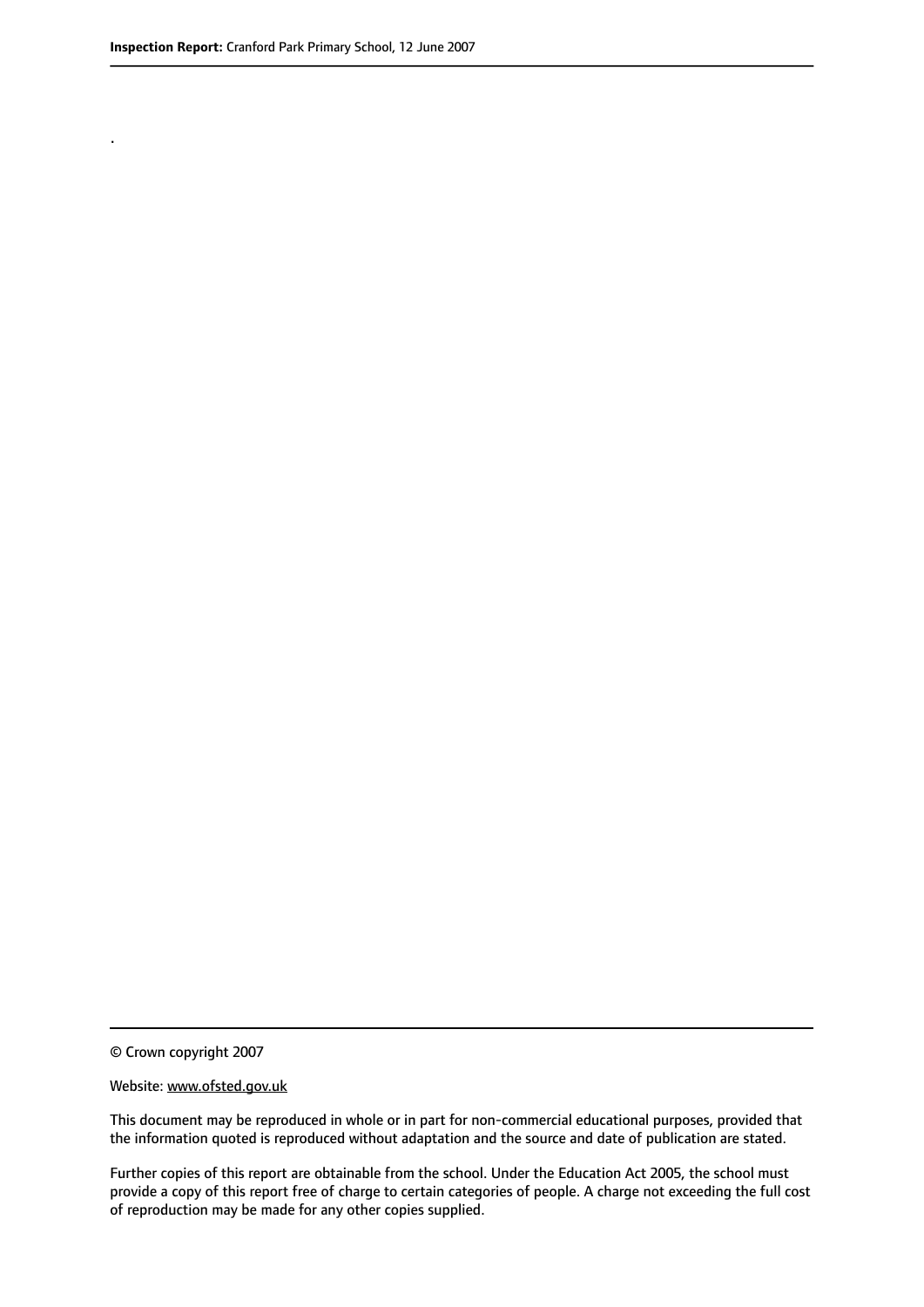# **Introduction**

The inspection was carried out by an Additional Inspector.

## **Description of the school**

This is one of the largest primary schools in England. Pupils are drawn from a very wide range of ethnic heritages, around 36 in all. Three quarters of pupils are bilingual including around a third of pupils who are at earlier stages of learning English as an additional language. Over a third of pupils are eligible for free school meals and a similar proportion is identified as having learning difficulties and disabilities. Around one in five pupils join or leave the school other than at the normal time of admission, which is much higher than average.

### **Key for inspection grades**

| Grade 1 | Outstanding  |
|---------|--------------|
| Grade 2 | Good         |
| Grade 3 | Satisfactory |
| Grade 4 | Inadequate   |
|         |              |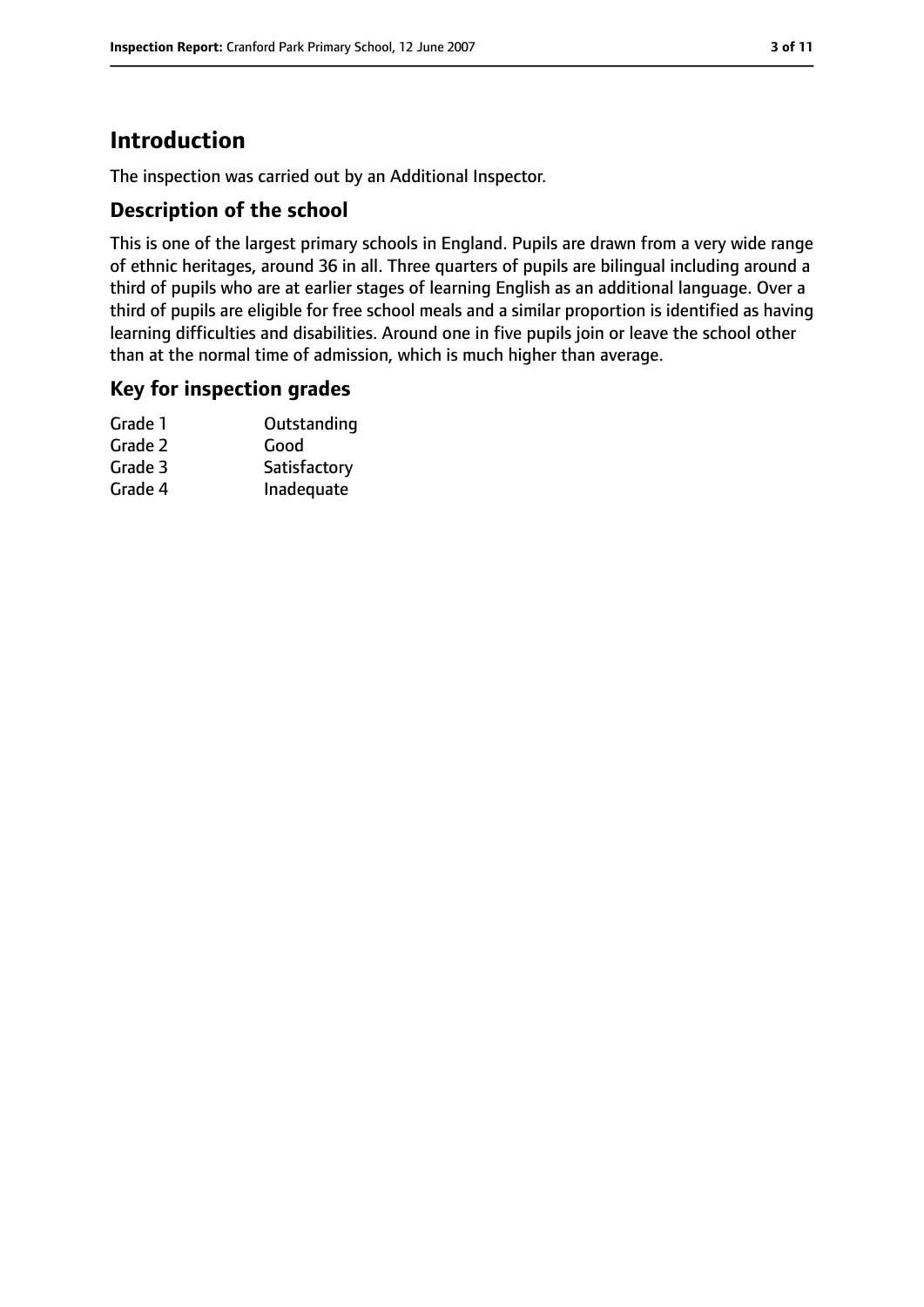# **Overall effectiveness of the school**

#### **Grade: 2**

Thisis a good school with many outstanding features. Staff, governors and pupils are justifiably proud of the school and its many achievements. Parents and the wider community have great confidence in, and respect for, the work of this school which 'brings together the community it serves'. As one parent wrote, 'Staff are unflagging in their commitment to drawing out the best in their pupils. They create a vibrant and harmonious atmosphere in which all our children are able to thrive'.

Many children enter the Foundation Stage with skills which are below those expected for their age, particularly their English language and communication skills. Staff develop children'sskills and confidence very well through an excellent range of activities which they explore both independently and with adult support. This approach gives children an excellent start, including the many who join at earlier stages of learning English as an additional language. Pupils make good academic progress through the school to reach broadly average standards. Many of those who attend the school for all of their primary years make very good progress and those with learning difficulties and disabilities make excellent progress. This is due to the good teaching all pupils receive and the excellent support for those who face more difficulties. Alongside this good academic progress, all pupils make excellent gains in their personal development. By the end of their time at the school, they are confident of their individual abilities, skills and talents and have a very clear sense of their responsibilities to themselves and to others.

Academic achievement overall is good and improving strongly. This is due to the success of recent initiatives which have ensured that teaching is consistently good or better and that the excellent curriculum meets pupils' needs fairly. This is supported by the very good use of systems to track and review progress so that pupils can meet individually challenging targets. The school has rightly recognised that whilst it is well on its way to achieving excellence in all areas, there is a little more to be done to ensure this is fully consistent. It has identified that opportunities are occasionally missed to promote pupils' independence in their learning, for example, through discussion or open ended tasks. This is linked to its aim to build on the increasing number of pupils reaching higher levels in national tests.

Leadership and management are excellent. The school has built on the strengths reported at the time of the last inspection. For example, a new leadership structure has been particularly effective at enhancing teaching and learning, so developing the strengths of both pupils and staff. The outstanding headteacher and deputy continue to lead and manage this large and complex school with great skill and professionalism. As a result, it has an outstanding capacity to continue to improve. Cranford Park is a place that both children and adults are delighted to join and sad to leave.

## **What the school should do to improve further**

• Provide consistent opportunities for pupils to become more independent in their learning.

# **Achievement and standards**

### **Grade: 2**

Pupils make good progress and achieve well. By the end of Year 6, standards are broadly average in English, mathematics and science. This represents good progress when pupils' starting points are taken into account and particularly good progress for pupils who face more difficulties.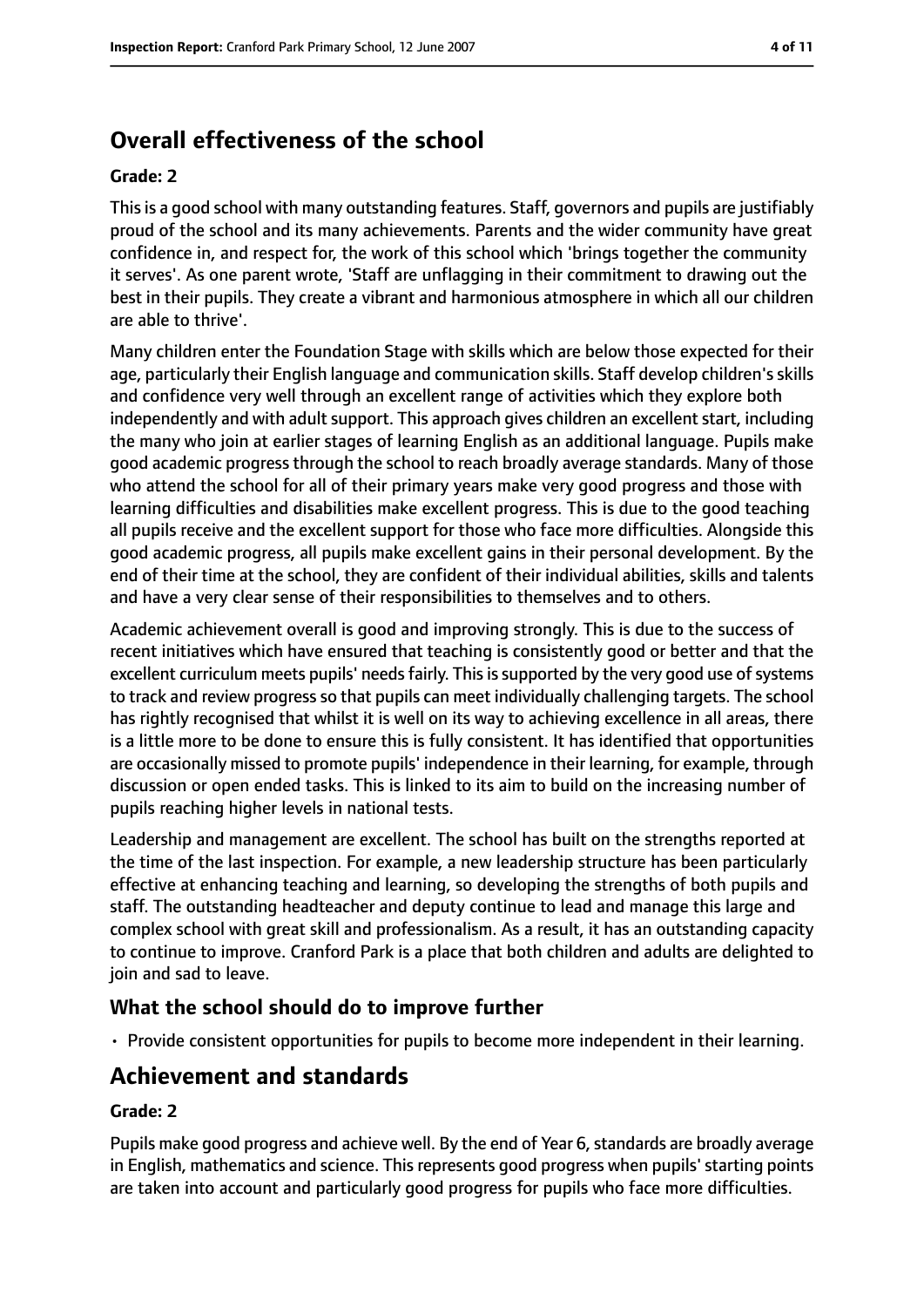Children in the Nursery and Reception classes make good progress across all areas of learning and excellent progress in their personal and social development and speaking skills. Although not all pupils reach the expected levels in reading, writing and mathematics by the end of Year 2, the gap between standards at the school and national expectations has narrowed significantly in recent years. For example, a larger proportion of Year 2 pupils achieved at higher levels this year, particularly in reading and mathematics. Similarly, the 2006 test results showed that pupils made excellent progress between Year 2 and Year 6, particularly in English. The school is currently working to ensure that this is repeated across all subjects and phases.

The school uses progress information very well to adapt teaching to address any differences in the progress which different groups of pupils make.

# **Personal development and well-being**

### **Grade: 1**

Pupils' personal development and well being, including their social, moral, spiritual and cultural development, is outstanding. This begins with the excellent gainsthat Foundation Stage children make in their social and emotional learning and continues apace across the school. Pupils feel they 'are responsible for giving the school a good name' and they take these responsibilities very seriously. For example, the school council not only meets regularly to plan its next projects but also reports to the governing body. Such excellent opportunities to take responsibility help pupils develop an outstanding regard for the well-being of others. It also gives them the confidence to speak up for what is right. This includes checking that the school treats everyone well and fairly. As a result, bullying and racism are rare. As pupils explained, 'Bullying is taken very seriously. It's like a crime here'. Feeling very safe and secure adds to the enormous enjoyment they show in being part of school life and prepares them well for their next schools. Pupils particularly enjoy the opportunities they have for physical exercise, spurred on by the successes of individuals and school teams, of which they are rightly proud. As yet, not all pupils show an acute awareness of the importance of a healthy diet, but the school is working hard to address this.

Attendance has improved significantly since the previous inspection and is now good.

# **Quality of provision**

## **Teaching and learning**

### **Grade: 2**

Teaching is consistently good and often better than this. Across the school there is a clear emphasis on listening to pupils and observing what they say and do in lessons. This helps staff successfully adapt their approaches and activities for the next session. Good relationships between pupils and staff are further strengthened by this careful attention to their individual needs. As a result, pupils' attitudes to learning are excellent and they 'look forward to every day'. Knowledgeable support from teachers and other adults helps nearly all children who enter at early stages of learning English develop into confident users of two or more languages by the time they leave. Teachers use questions well to probe pupils' learning. However, on occasions, opportunities are missed for pupils to discuss amongst themselves or to take on particularly challenging tasks independently. In the Foundation Stage, staff develop children's speaking and listening skills very skilfully through both independent activities and focussed sessions.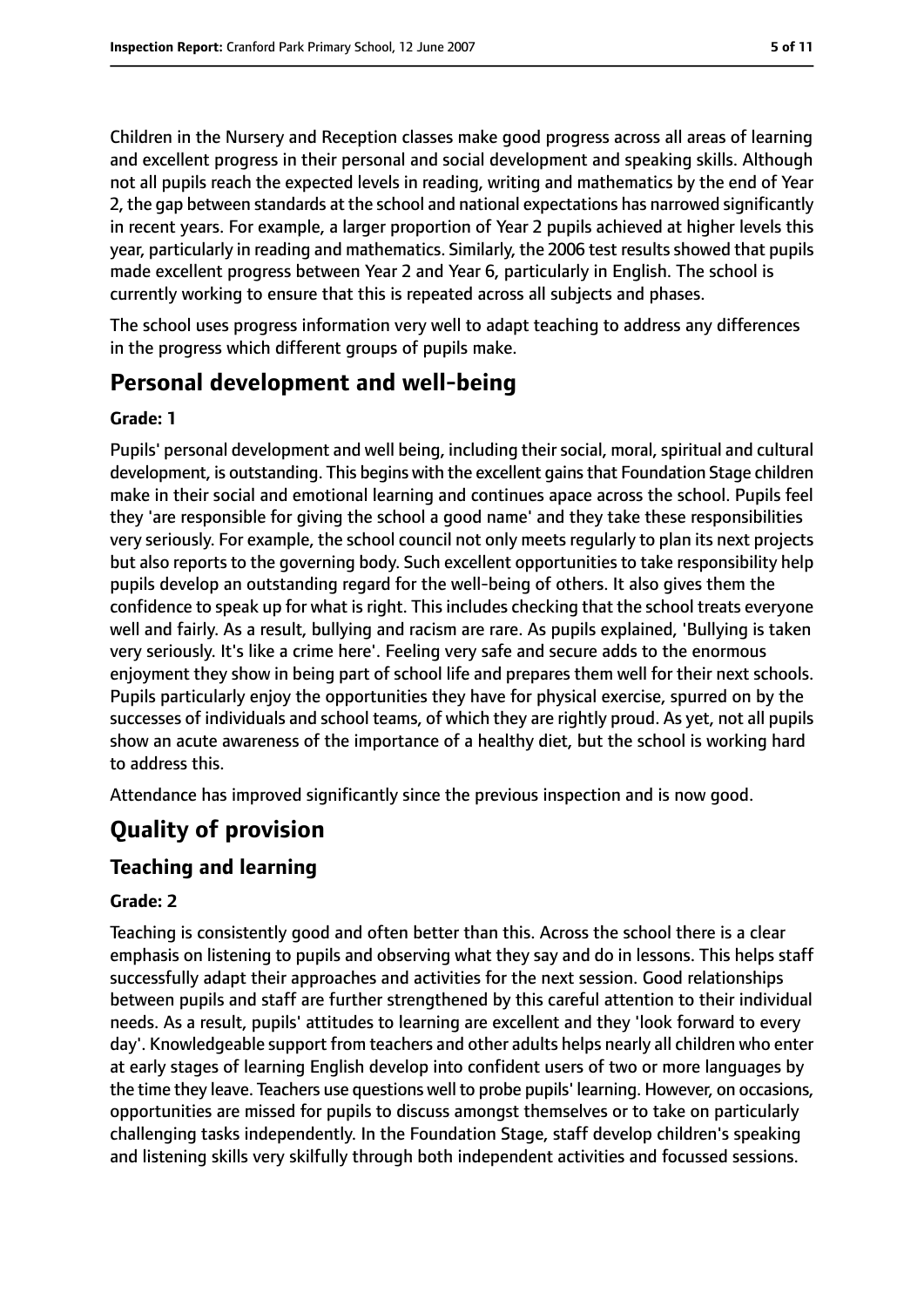Teachers' marking and frequent opportunities for pupils to think about how well they have done helps pupils to understand what they need to do next to improve.

### **Curriculum and other activities**

#### **Grade: 1**

The school has high expectations of all its learners. This is reinforced by the inspiring and intriguing displays which line its many corridors and open areas. In addition, the curriculum is very well adapted to help every child to succeed. This includes 'personalised' planning for subjects such as English and mathematics as teachers adapt lessons skilfully on the basis of what has happened in previous sessions. It also includes providing a very wide curriculum to catch pupils' interests and make the most of their talents and skills, both within school time and outside it. Creative subjects such as drama, dance, art and music are strong as are opportunities for pupils to get involved in sport. The school also holds very successful 'Curriculum Liberation' days where all pupils undertake and share their work on a theme, often related to personal and social education.

The Foundation Stage curriculum includes the very good use of the outdoor space around the Nursery as an exciting 'outdoor classroom'. The school has rightly identified that similarly easy access to outdoor activities would further enhance the learning of children in the Reception classes.

#### **Care, guidance and support**

#### **Grade: 1**

Care, guidance and support are outstanding. The school takes excellent care to protect pupils and provides very well for their different needs, including those who have learning difficulties and disabilities. This means ensuring that the curriculum, teaching and support are adapted to make the most of each pupil's skills, talents and particular needs. As a result pupils, such as those who are new to the school, the particularly able or talented or those at earlier stages of learning English receive tailored care, guidance and support which enables them to do well. This is achieved through the high quality of teaching they receive from class teachers and the other adults. Added to this, very good team work between teachers, leaders and other staff ensures that pupils' academic and personal progress is carefully tracked and often dramatically improved. Pupils, and their parents, are involved well in setting and evaluating their progress towards academic and personal targets.

# **Leadership and management**

#### **Grade: 1**

Outstanding leadership and management, built on well considered teamwork, have had an excellent impact on many areas of school life. For example, the quality of the school's care, guidance and support is the result of first-class teamwork between different specialist areas. It is enhanced by the school's excellent relationship with parents and valuable partnerships. Similarly, provision in the Foundation Stage is highly effective because of the careful attention paid by leaders, managers and staff to providing children with an excellent environment in which to learn. Leaders, managers and teams within the school are involved with regularly evaluating the education that the school offers. The outstanding impact of this process can be seen in the continued improvement since the time of the last inspection along with the marked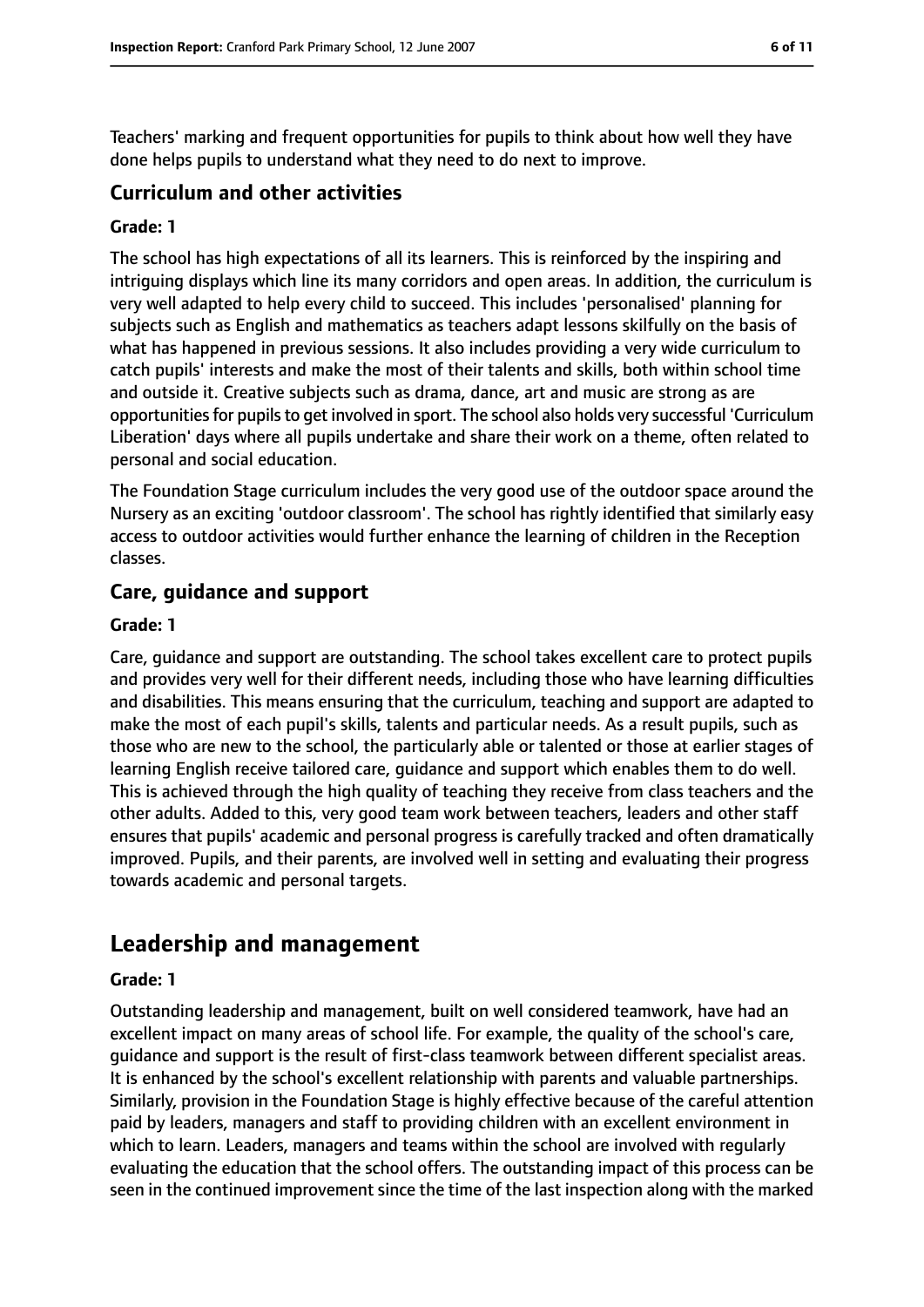success of current initiatives to further improve standards of achievement. The school makes excellent use of its financial and other resources, including the very good use of its indoor and outdoor space.

Governors are a real asset to the school. They bring the benefits of their wide professional and personal experience to bear on the school. As a result, they are both highly supportive and very effective in their role as 'critical friends'.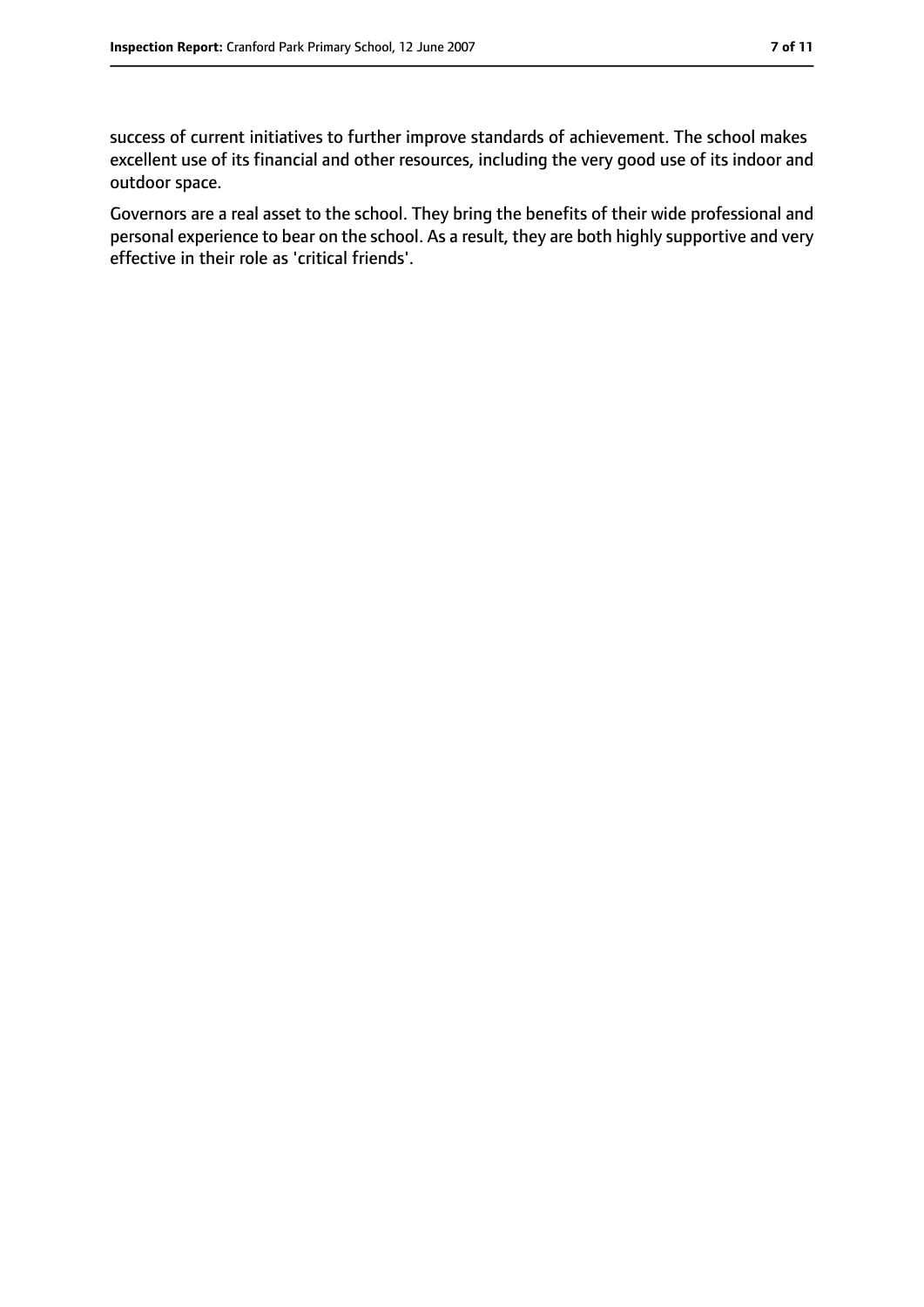**Any complaints about the inspection or the report should be made following the procedures set out in the guidance 'Complaints about school inspection', which is available from Ofsted's website: www.ofsted.gov.uk.**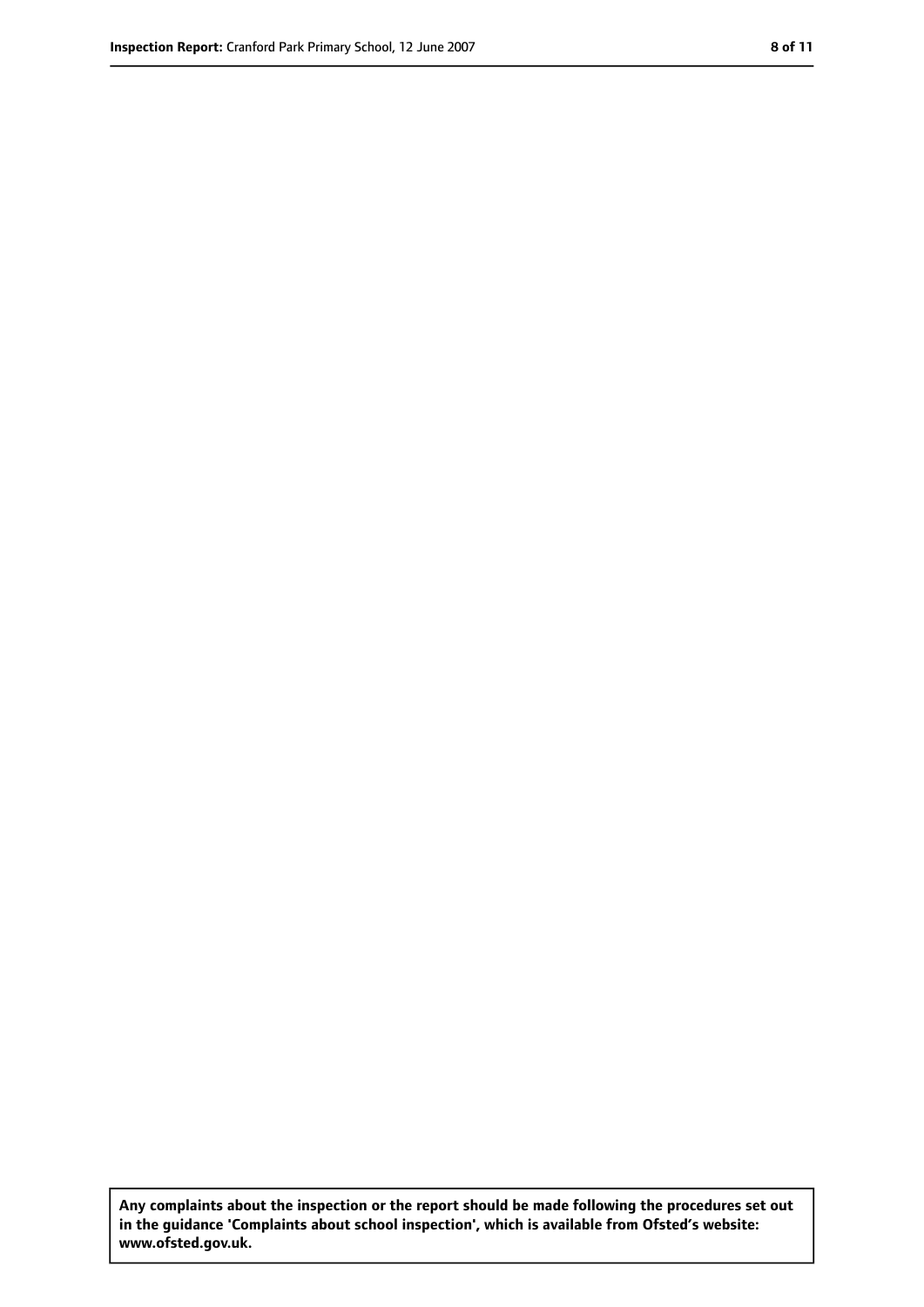#### **Annex A**

# **Inspection judgements**

| Key to judgements: grade 1 is outstanding, grade 2 good, grade 3 satisfactory, and grade 4 $\,$ | <b>School</b>  |
|-------------------------------------------------------------------------------------------------|----------------|
| inadequate                                                                                      | <b>Overall</b> |

## **Overall effectiveness**

| How effective, efficient and inclusive is the provision of education, integrated<br>care and any extended services in meeting the needs of learners? |     |
|------------------------------------------------------------------------------------------------------------------------------------------------------|-----|
| How well does the school work in partnership with others to promote learners'<br>well-being?                                                         |     |
| The quality and standards in the Foundation Stage                                                                                                    |     |
| The effectiveness of the school's self-evaluation                                                                                                    |     |
| The capacity to make any necessary improvements                                                                                                      |     |
| Effective steps have been taken to promote improvement since the last<br>inspection                                                                  | Yes |

## **Achievement and standards**

| How well do learners achieve?                                                                               |  |
|-------------------------------------------------------------------------------------------------------------|--|
| The standards <sup>1</sup> reached by learners                                                              |  |
| How well learners make progress, taking account of any significant variations between<br>groups of learners |  |
| How well learners with learning difficulties and disabilities make progress                                 |  |

## **Personal development and well-being**

| How good is the overall personal development and well-being of the<br>learners?                                  |  |
|------------------------------------------------------------------------------------------------------------------|--|
| The extent of learners' spiritual, moral, social and cultural development                                        |  |
| The behaviour of learners                                                                                        |  |
| The attendance of learners                                                                                       |  |
| How well learners enjoy their education                                                                          |  |
| The extent to which learners adopt safe practices                                                                |  |
| The extent to which learners adopt healthy lifestyles                                                            |  |
| The extent to which learners make a positive contribution to the community                                       |  |
| How well learners develop workplace and other skills that will contribute to<br>their future economic well-being |  |

## **The quality of provision**

| How effective are teaching and learning in meeting the full range of the<br>learners' needs?          |  |
|-------------------------------------------------------------------------------------------------------|--|
| How well do the curriculum and other activities meet the range of needs<br>and interests of learners? |  |
| How well are learners cared for, quided and supported?                                                |  |

 $^1$  Grade 1 - Exceptionally and consistently high; Grade 2 - Generally above average with none significantly below average; Grade 3 - Broadly average to below average; Grade 4 - Exceptionally low.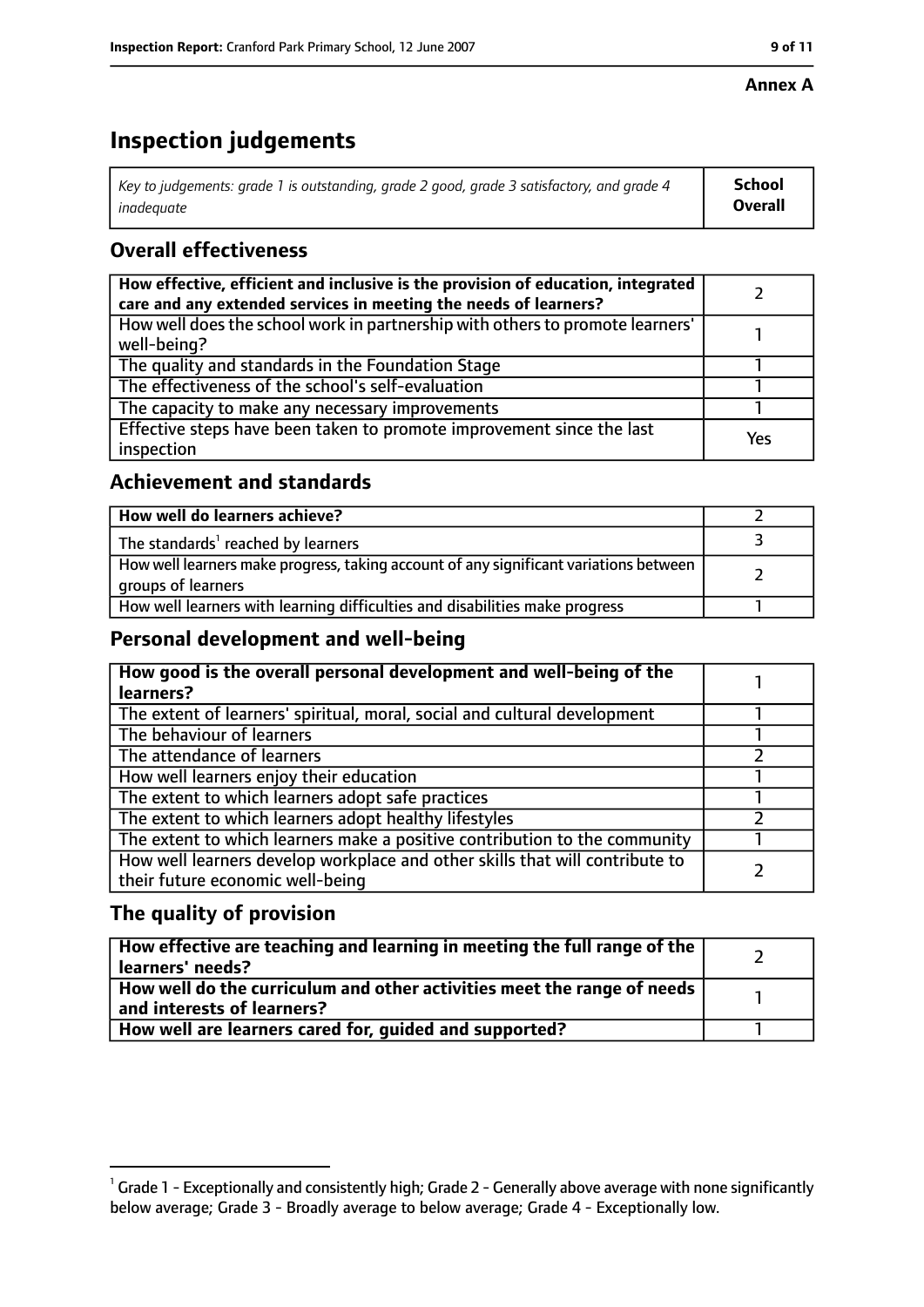# **Leadership and management**

| How effective are leadership and management in raising achievement<br>and supporting all learners?                                              |           |
|-------------------------------------------------------------------------------------------------------------------------------------------------|-----------|
| How effectively leaders and managers at all levels set clear direction leading<br>to improvement and promote high quality of care and education |           |
| How effectively performance is monitored, evaluated and improved to meet<br>challenging targets                                                 |           |
| How well equality of opportunity is promoted and discrimination tackled so<br>that all learners achieve as well as they can                     |           |
| How effectively and efficiently resources, including staff, are deployed to<br>achieve value for money                                          |           |
| The extent to which governors and other supervisory boards discharge their<br>responsibilities                                                  |           |
| Do procedures for safeguarding learners meet current government<br>requirements?                                                                | Yes       |
| Does this school require special measures?                                                                                                      | <b>No</b> |
| Does this school require a notice to improve?                                                                                                   | No        |